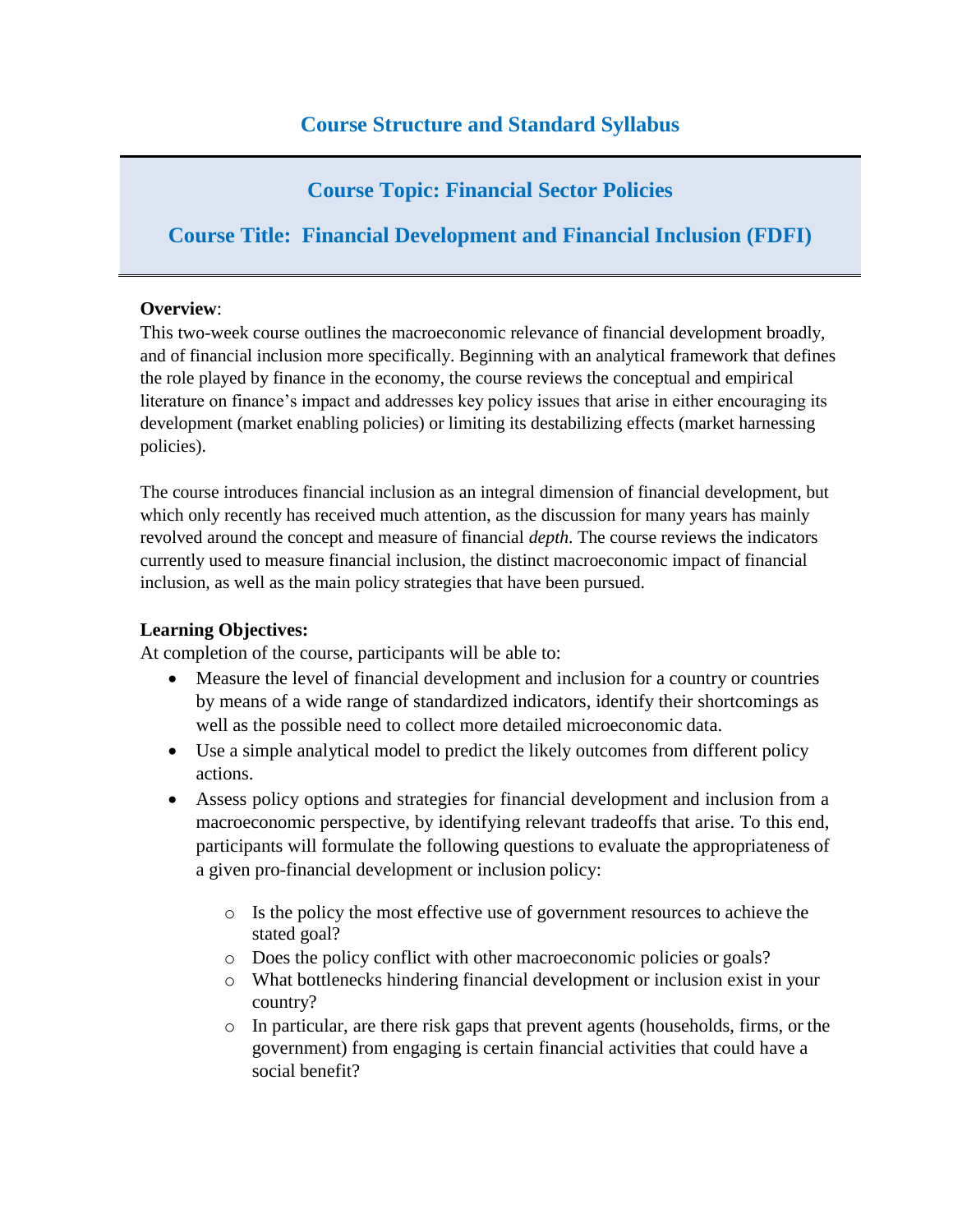- o What is the appropriate sequencing of financial development and inclusion for a given country?
- o Is more financial development or inclusion necessarily better?
- o Why haven't certain instruments and/or institutions taken off in your country?
- o Why have others (shadow banking, mobile banking, etc.) been able to grow quickly?

### **General Approach of the Course**

As the above implies, the course does not argue for a one-size-fits-all policy approach but aims to equip participants with the analytical tools necessary to formulate a macroeconomically coherent policy strategy appropriate for a given country at a certain state of development.

The course will provide multiple opportunities for participant interaction and sharing of experiences, through classroom discussions, case studies, workshops, and final presentations.

# *UNIT 1:* **A Framework for Financial Development**

# **A Framework for Financial Development — Lecture** (1.5 hours)

- Functional approach
- Importance of contracts and contracting
- Main players and their roles
- Principal-agent relationships in finance
- Types of financial contracts: credit, savings, and insurance
- Types of borrowers: household, agriculture, business.

### **Financial Development — Case Study** (3 hours)

*"*Peer-to-Peer Lending and Crowdfunding"

- Beck, T., 2012. "The Role of Finance in Economic Development Benefits, Risks, and Politics." In ed. *Handbook of Capitalism, ed.* Dennis Müller: *Oxford*
- Chami, R., C. Fullenkamp, and S. Sharma, 2010, "A Framework for Financial Market Development," *Journal of Economic Policy Reform*, Vol. 13, No. 2 (June), pp.107-135. <http://www.imf.org/external/pubs/ft/wp/2009/wp09156.pdf>
- Levine, R, 2005, "Finance and Growth: Theory and Evidence." In *Handbook of Economic Growth, ed. Philippe Aghion and Steven N. Durlauf, 865–934. Amsterdam: Elsevier.*
- Merton, R. and Z. Bodie, 2005, "The Design of Financial Systems: Towards a Synthesis of Function and Structure," Journal of Investment Management, Vol. 3, No. 1, pp. 1–23. <http://www.nber.org/papers/w10620>
- Townsend, R. and K. Ueda, 2003, "Financial Deepening, Inequality, and Growth: A Model-Based Quantitative Evaluation," IMF Working Paper Working Paper No. 03/193, <http://www.imf.org/external/pubs/cat/longres.aspx?sk=16846.0>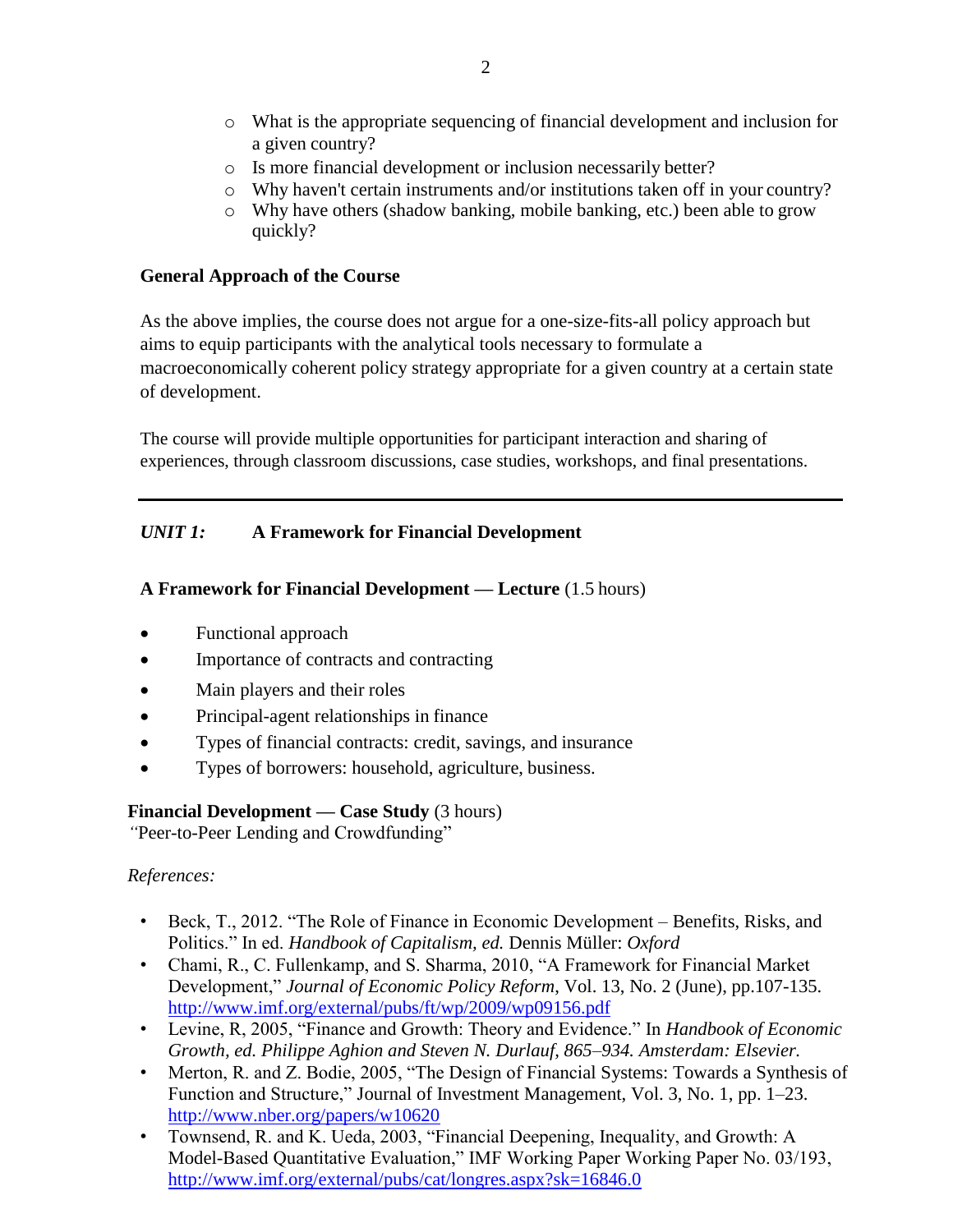# *UNIT 2:* **Financial Structure**

### **Financial Structure—Lecture** (1.5 hours)

- Characterization of financial structure: banks vs. nonbank financial intermediaries, financial intermediaries vs. capital markets, debt vs. equity
- Show how financial markets are organized in different regions of the world and the reliance on different types of financing
- Financial structure and macroeconomic outcomes
- Use of asymmetric information, transactions costs, other market imperfections to explain the structures we see within and across markets

# **Financial Structure—Case Study** (1.5 hours)

"What can we learn from theory, cross-country regressions and country case studies?"

- Allen, F and D. Gale, *Comparing Financial Systems*, 2000, (Boston: MIT Press).
- [Allen,](https://scholar.google.com/citations?user=GVbYrSIAAAAJ&hl=en&oi=sra) F, L Bartiloro, [X Gu,](https://scholar.google.com/citations?user=0t6cyB0AAAAJ&hl=en&oi=sra) [O Kowalewski,](https://scholar.google.com/citations?user=gUWOWzEAAAAJ&hl=en&oi=sra) 2018, [Does economic structure determine](http://scholar.google.com/scholar_url?url=https%3A%2F%2Fwww.sciencedirect.com%2Fscience%2Farticle%2Fpii%2FS0022199618302563&hl=en&sa=T&ct=res&cd=0&d=15786352076128722658&ei=vFCRXMbYOtfLmAGRvKvQDA&scisig=AAGBfm0te-Vz2_UWY4OTZm6afCQT0oaDeQ&nossl=1&ws=1920x908&at=Does%20economic%20structure%20determine%20financial%20structure%3F&bn=1)  [financial structure?,](http://scholar.google.com/scholar_url?url=https%3A%2F%2Fwww.sciencedirect.com%2Fscience%2Farticle%2Fpii%2FS0022199618302563&hl=en&sa=T&ct=res&cd=0&d=15786352076128722658&ei=vFCRXMbYOtfLmAGRvKvQDA&scisig=AAGBfm0te-Vz2_UWY4OTZm6afCQT0oaDeQ&nossl=1&ws=1920x908&at=Does%20economic%20structure%20determine%20financial%20structure%3F&bn=1) [Journal of International Economics,](https://www.sciencedirect.com/science/journal/00221996) [114,](https://www.sciencedirect.com/science/journal/00221996/114/supp/C) pp. 389-409.
- T. Beck, A. Demirgüç-Kunt, D. Singer, 2013**, "**Is small beautiful? Financial structure, size and access to finance," World Development, 52 (2013), pp. 19-33.
- Demirguc-Kunt, A, E Feyen and R. Levine, 2011, "The Evolving Importance of Banks and Securities Markets," World Bank Policy Research Working Paper 5805.
- International Monetary Fund, 2012, "Changing Global Financial Structures: Can They Improve Economic Outcomes?" Chapter 4, *Global Financial Stability Report*, October.
- R. Levine, 2002, "Bank-based or market-based financial systems: which is better?" Journal of Financial. Intermediation., 11, pp. 398-428.
- Mishkin, F, 2010, "An Economic Analysis of Financial Structure," Chapter 8 in *The Economics of Money, Banking, and Financial Markets* (New York: Prentice Hall,  $9^{\text{th}}$  Ed.), pp. 169–197.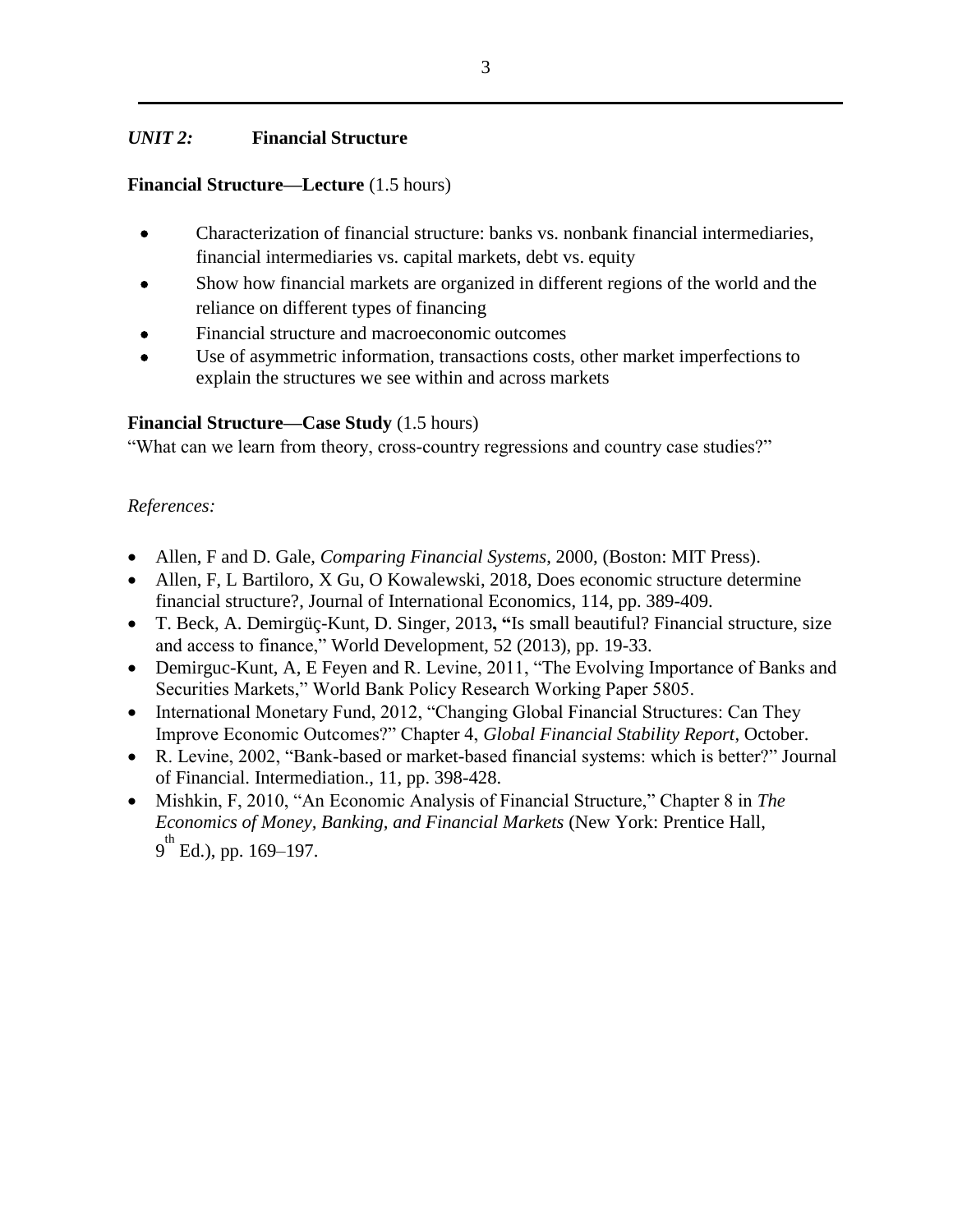# *UNIT 3:* **Sequencing**

# **Part 1: Banks to bonds**—**Lecture** (1.5 hours)

- Why banks are first to appear and dominate financial systems
- How and when to introduce fixed income instruments
- Risk gaps and developing the yield curve
- Overcoming banks' resistance to bond market development
- Possible intermediate steps: private equity financing, mixes of stock and bond financing

# **Case Study: Fixed Income Market Development** (1.5 hours)

"The case of Indian municipalities"

# **Part 2: When to Develop the Equity Market—Lecture** (1.5 hours)

- Why equity markets are the last to appear
- Family businesses and the equity markets
- How to encourage firms to go public
- Intermediating equity through mutual funds, private equity, venture capitalists
- The importance of institutional investors

# **Case Study: Equity Market Development** (3 hours)

"The hypothetical case of Imaginaria"

# **Part 3: Secondary Markets and Liquidity Providers—Lecture** (1.5 hours)

- The needs of liquidity providers
- Types of liquidity providers in bond and stock markets
- Different types of secondary markets
- OTC vs. Exchange Markets

- Allen, Franklin and Douglas Gale, *Comparing Financial Systems*, 2000, (Boston: MIT Press).
- Bank of International Settlements, Monetary and Economic Department, 2002, *The Development of Bond Markets in Emerging Economies*, BIS Paper No. 11.
- Bodie, Z., A. Kane, and A. Marcus, 2014, "Asset Classes and Financial Instruments," Chapter 2 in *Investments* (Singapore: McGraw Hill, Asia Global Edition).
- International Monetary Fund, World Bank, European Bank for Reconstruction and Development, and the Organization for Economic Cooperation and Development, 2013, "Local Currency Bond Markets—A Diagnostic Framework," (Washington, DC: International Monetary Fund).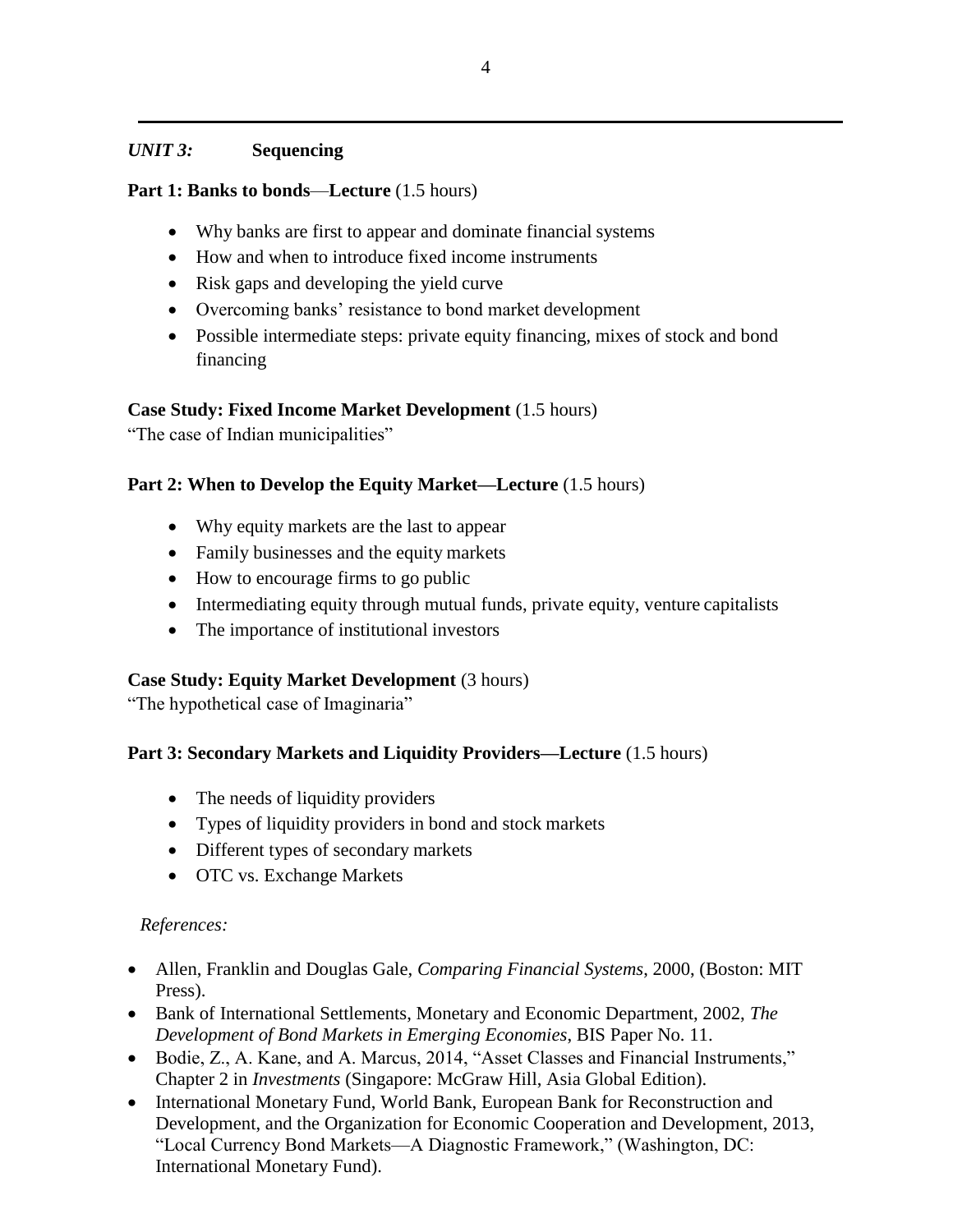# *UNIT 4:* **Measuring Financial Development**

#### **Measuring Financial Development**—Lecture (1.5 hours)

- Measurement issues:
	- **a.** single indicators,
	- **b.** broad-based concept of financial development and construction of composite indices,
- **Benchmarking**
- Stylized facts on financial across countries and over time

### **Measuring Financial Development**—**Workshop** (4.5 hours)

Participants use existing databases (the Global Financial Development Database and Finstats 2019) to assess the state of financial development in selected countries. Three breakout groups are formed, each of which presents their assessment to the rest of the class.

- Beck, T. and E. Feyen, 2013, "Benchmarking Financial Systems: Introducing the Financial Possibilities Frontier," World Bank Policy Research Working Paper 6615.
- Demirgüç-Kunt, A, L. Klapper, D. Singer, S. Ansar, J. Hess, 2018, The global findex database 2017: Measuring financial inclusion and the fintech revolution World Bank, Washington, DC
- Demetriades, P. O., Rousseau, P. L. (2016) "The changing face of financial development." Economics Letters 141, 87-90.
- Sahay, Ratna, and others, 2015, "Rethinking Financial Deepening: Stability and Growth in Emerging Markets," IMF Staff Discussion Note 15/08.
- Svirydzenka, K (2016): "Introducing a new broad-based index of financial development", *IMF Working Paper*, IMF WP/16/5.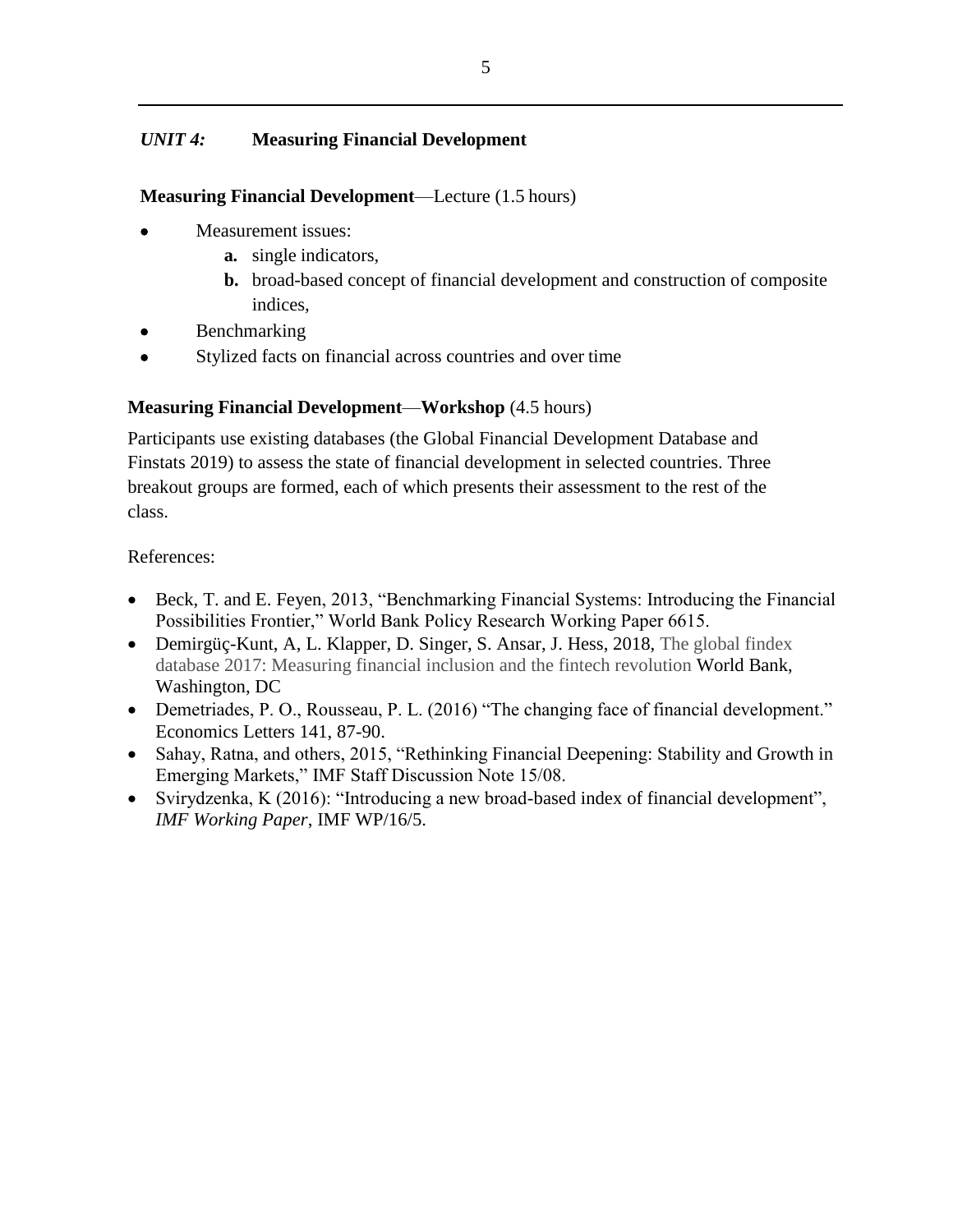# *UNIT 5:* **Financial Innovation and Evolution**

### **Part 1: Fintech, Cryptocurrency and Financial Development —Lecture** (1.5 hours)

- Defining and understanding Fintech
- Determinants of future Fintech landscape and possible paths of evolution
- Understanding Distributed Ledger Technology (Blockchain) and Virtual (Crypto-) **Currencies**

#### Part 2: Financial Evolution and Financial Crisis—Lecture (1.5 hours)

- The relationship between financial liberalization and financial crisis
- Can excessive development of financial markets be harmful?
- Credit booms—good and bad

#### Part 3: Shadow Banking—Lecture (1.5 hours)

- Definition of shadow banking
- Why and how does shadow banking develop?
- What are the benefits and dangers?
- How to regulate shadow banks

### **Shadow Banking—Case Study (3 hours)**

"The case of consumer automobile loans"

- Financial Stability Board, 2017, "Fintech Credit: Market Structure, Business Models and Financial Stability Implications."
- Financial Stability Board, 2017, "Financial Stability Implications from Fintech."
- International Finance Corporation, 2017, "Digital Financial Services: Challenges and Opportunities for Emerging Market Banks," *EM Compass*, Note 42.
- International Monetary Fund, 2017, "Fintech and Financial Services: First Considerations," IMF Staff Discussion Note 17/05.
- Jenik, I., and K. Lauer. 2017. "Regulatory Sandboxes and Financial Inclusion." Working Paper. Washington, D.C.: CGAP.
- Kodres, L., 2013, "What is Shadow Banking?" *Finance and Development*, June 2013.
- Pozsar, Z., Tobias A., A. Ashcraft, and H. Boesky, 2013, "Shadow Banking," *FRBNY Policy Review*, December.
- Ranciere, R., A. Tornell, and F. Westermann, 2006, "Decomposing the Effects of Financial Liberalization: Crises vs. Growth," Journal of Banking and Finance, 30(12): 3331-3348.
- World Economic Forum, 2017, Beyond Fintech: A Pragmatic Assessment of Disruptive Potential in Financial Services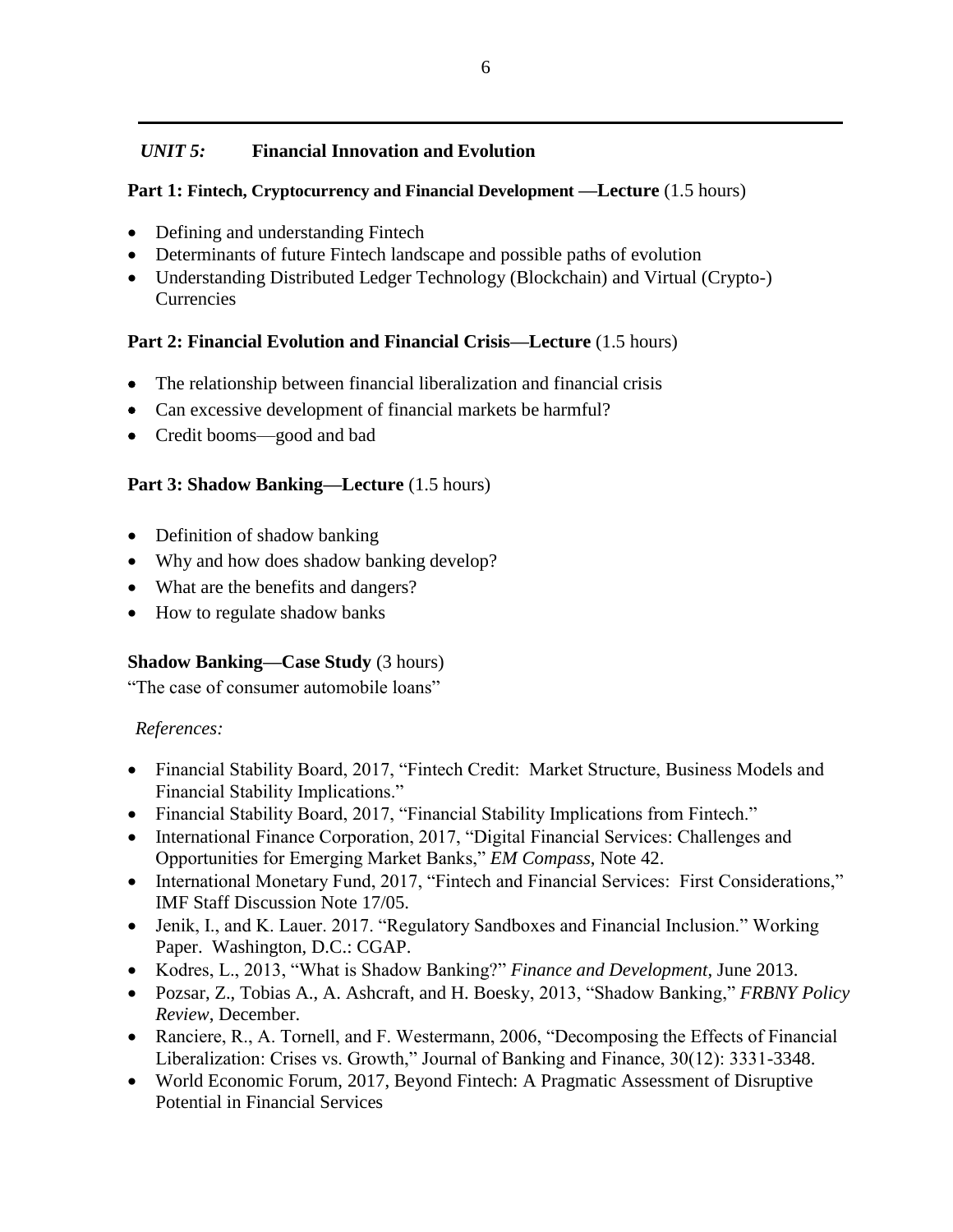# *UNIT 6:* **Financial Regulation**

### **Regulation and financial development— Lecture** (1.5 hours)

- Justifications for financial regulation
- Market imperfections and financial development
- Macroeconomic and financial stability
- Regulations that affect banking development
- Regulations that facilitate innovation

- Barth, James; Gerard Caprio, and Ross Levine, 2002, "Bank Regulation and Supervision: What Works Best?" NBER Working Paper 9323.
- Barth, James; Gerard Caprio, and Ross Levine, 2012. *Guardians of Finance: Making Regulators Work for Us,* MIT Press.
- Barth, James; Gerard Caprio, and Ross Levine, 2013, "Bank Regulation and Supervision in 180 Countries from 1999 to 2011," (Washington, DC).
- Cihak, Martin, Asli Demirguc-Kunt, María Soledad Martínez-Pería, and Amin Mohseni-Cheraghlou, 2012, "Bank Regulation and Supervision around the World: A Crisis Update," World Bank Policy Research Working Paper 6286.
- Claessens, Stijn and Neeltje Van Horen, 2014, Foreign Banks: Trends and Impact," *Journal of Money, Credit and Banking*, Supplement to Vol. 46, No.1 (February 2014), pp. 295-326.
- Elliott, Douglas, Arthur Kroeber, and Yu Qiao, 2015, "Shadow banking in China: A primer," (The Brookings-Tsinghua Center), March 2015.
- Gutiérrez, Eva and S. Singh, 2013, "What Regulatory Frameworks are More Conducive to Mobile Banking? Empirical Evidence from the Findex Data," World Bank Policy Research WP 6652.
- Tressel, Thierry and Enrica Detragiache, 2008, "Do Financial Sector Reforms Lead to Financial Development? Evidence from a New Dataset," IMF Working Paper 08/265.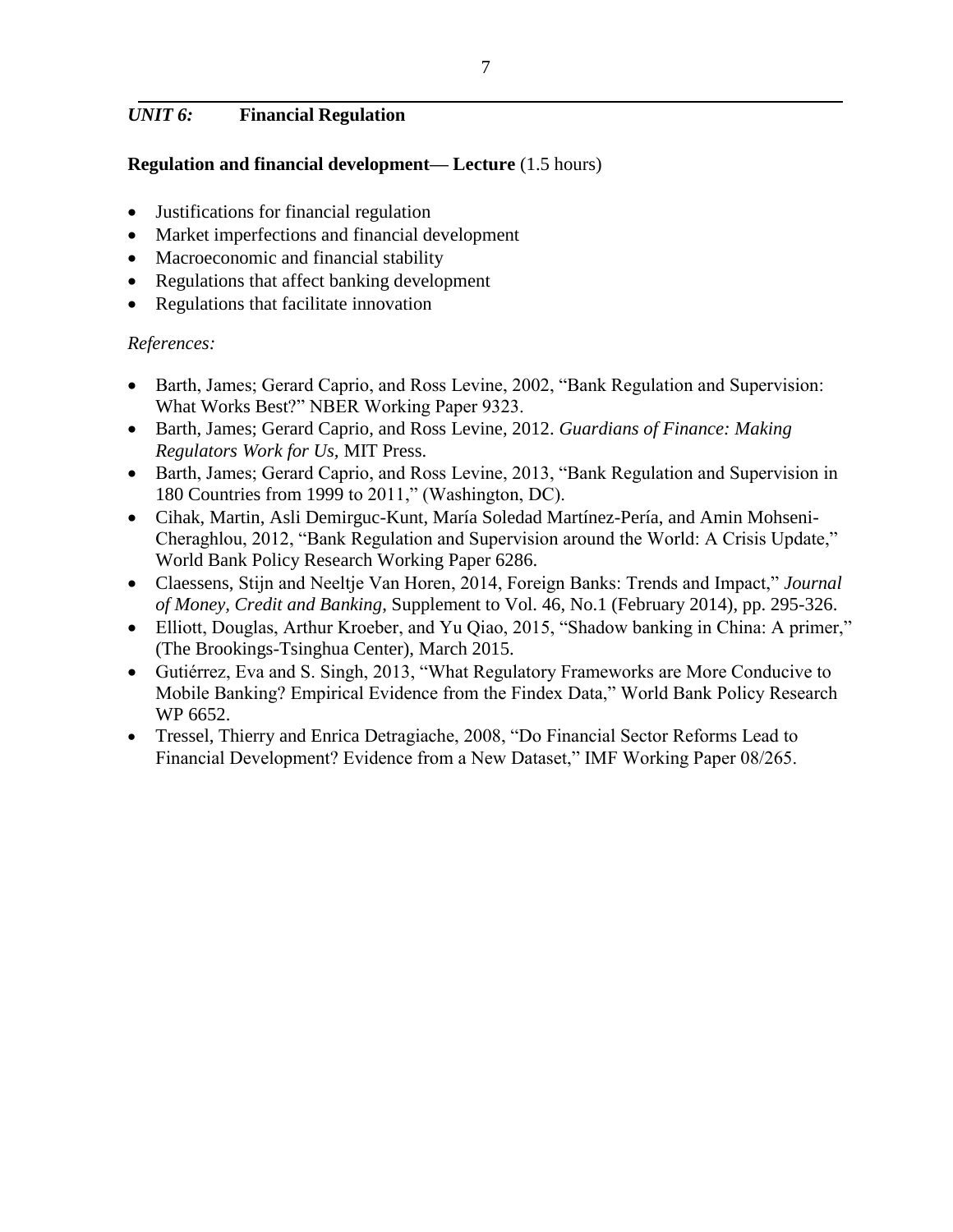# *UNIT 7:* **Introduction to financial inclusion**

# **Introduction to financial inclusion— Lecture (1.5 hours)**

- What is financial inclusion, how does it differ from financial development?
- Measurement: supply-side, user-side, enabling environment
- Financial inclusion for households and for firms
- Cross-country variation in financial inclusion
- Recent trends
- Limitations of current measures and search for more informative indicators of financial inclusion
- Recent evidence on macroeconomic effects

- Aga, Gemechu Ayana and María Soledad Martínez Pería, 2014, "International Remittances and Financial Inclusion in Sub-Saharan Africa," World Bank Policy Research Working Paper 6991 (Washington: World Bank).
- Allen, Franklin, Aslı Demirgüç-Kunt, Leora Klapper, and María Soledad Martínez Pería. 2012. "The Foundations of Financial Inclusion: Understanding Ownership and Use of Formal Accounts." Policy Research Working Paper 6290, (Washington, D.C.: World Bank).
- Asonguab, Simplice A. and Lieven De Moora, 2015, "Recent advances in finance for inclusive development: a survey," African Governance and Development Institute Working Paper 15/005.
- Beck, Thorsten, Asli Demirguc-Kunt, María Soledad Martínez Pería, 2007, "Reaching Out: Access to and Use of Banking Services across Countries, *Journal of Financial Economics*, 85, pp. 234-266.
- Dabla-Norris, Era, Yixi Deng, Anna Ivanova, Izabela Karpowicz, Filiz Unsal, Eva VanLeemput, and Joyce Wong, 2015, "Financial Inclusion: Zooming in on Latin America," IMF Working 15/206.
- Demirguc-Kunt, Asli, Leora Klapper, Dorothe Singer, and Peter Van Oudheisden, 2015, "The Global Findex Database 2014. Measuring Financial Inclusion around the World," Policy Research Working Paper 7255, World Bank, Washington, DC.
- Economist Intelligence Unit, 2014, *2014 Global Microscope* (London: The Economist).
- Love, Inessa, María Soledad Martínez Pería, and Sandeep Singh. 2013. "Collateral Registries for Movable Assets: Does Their Introduction Spur Firms' Access to Bank Finance?" Policy Research Working Paper 6477, (Washington, D.C.: World Bank).
- Sahay, Ratna, and others, 2015, "Financial Inclusion: Can it Meet Multiple Macroeconomic Goals?" *IMF Staff Discussion Note* 15/17.
- World Bank Group. 2013. *Global Financial Development Report 2014: Financial Inclusion*, (Washington, D.C.: World Bank.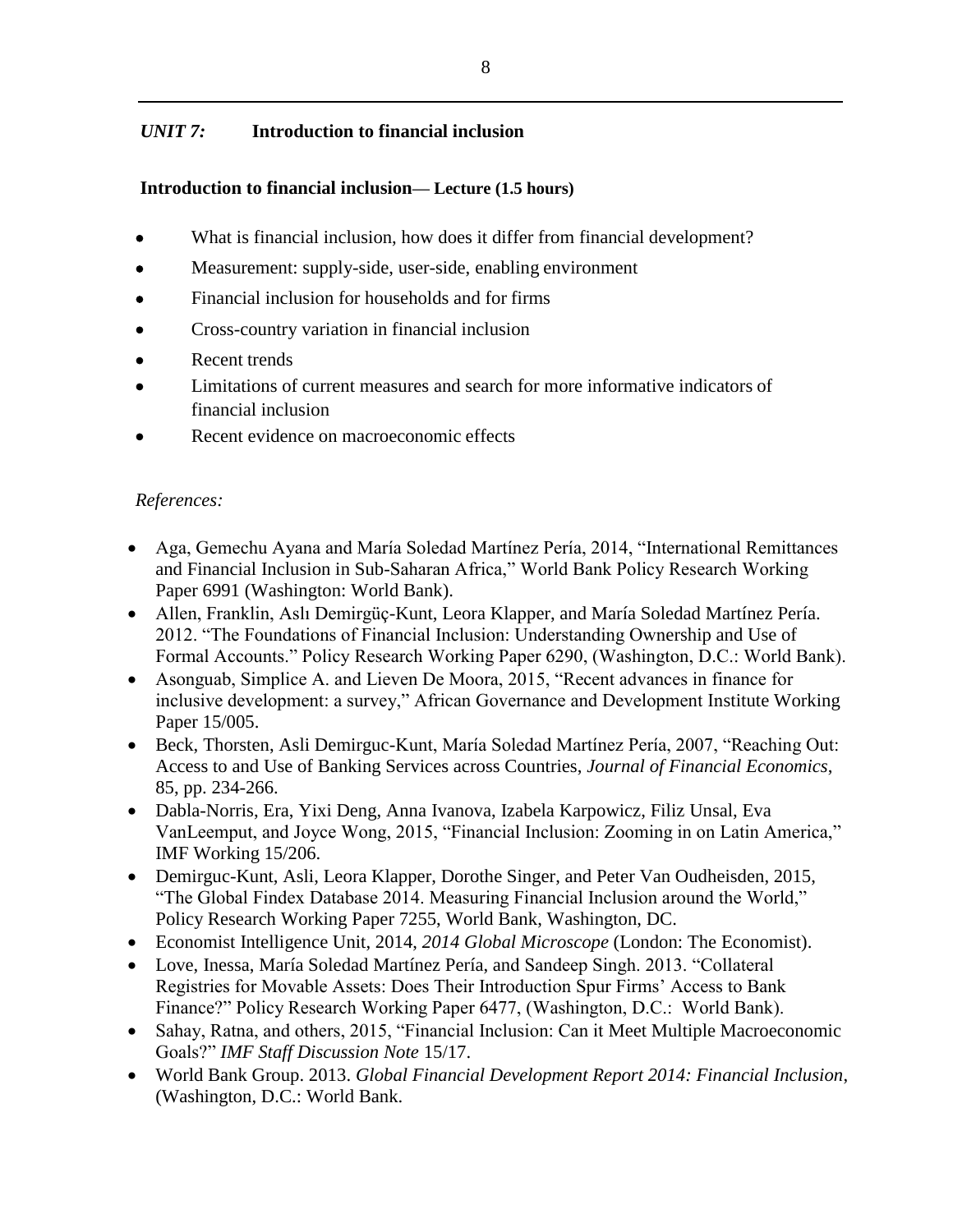# *UNIT 8:* **A Conceptual Framework for Financial Inclusion**

### **A Conceptual Framework for Financial Inclusion—Lecture** (1.5 hours)

- Financial underdevelopment/exclusion as a series of market frictions
- Benefits and tradeoffs in removing frictions
- Contrasting partial with general equilibrium effects

#### **A Conceptual Framework for Financial Inclusion—Workshop** (3 hours)

Participants investigate the real-world implications of the Dabla-Norris, et al (2015) model covered in the lecture. Each of three breakout groups concentrates on one of three frictions affecting financial development and financial inclusion and assess the macroeconomic impact of policies aimed at reducing these frictions. Each group then present its findings to the rest of the class.

#### *References:*

Dabla-Norris, Era, Yan Ji, Robert Townsend, and D. Filiz Unsal, 2015, "Identifying Constraints to Financial Inclusion and Their Impact on GDP and Inequality: A Structural Framework for Policy," IMF Working Paper 15/22.

Gine, Xavier, and Robert Townsend, 2004, "Evaluation of Financial Liberalization: a General Equilibrium Model with Constrained Occupation Choice," *Journal of Development Economics*, 74, pp. 269-307.

<http://www.sciencedirect.com/science/article/pii/S0304387804000161>

Townsend, Robert, and Kenichi Ueda (2010), "Welfare Gains from Financial Liberalization," *International Economic Review*, 51(3), pp. 553-597. [http://www.blackwell](http://www.blackwell-synergy.com/doi/abs/10.1111/j.1468-2354.2010.00593.x)[synergy.com/doi/abs/10.1111/j.1468-2354.2010.00593.x](http://www.blackwell-synergy.com/doi/abs/10.1111/j.1468-2354.2010.00593.x)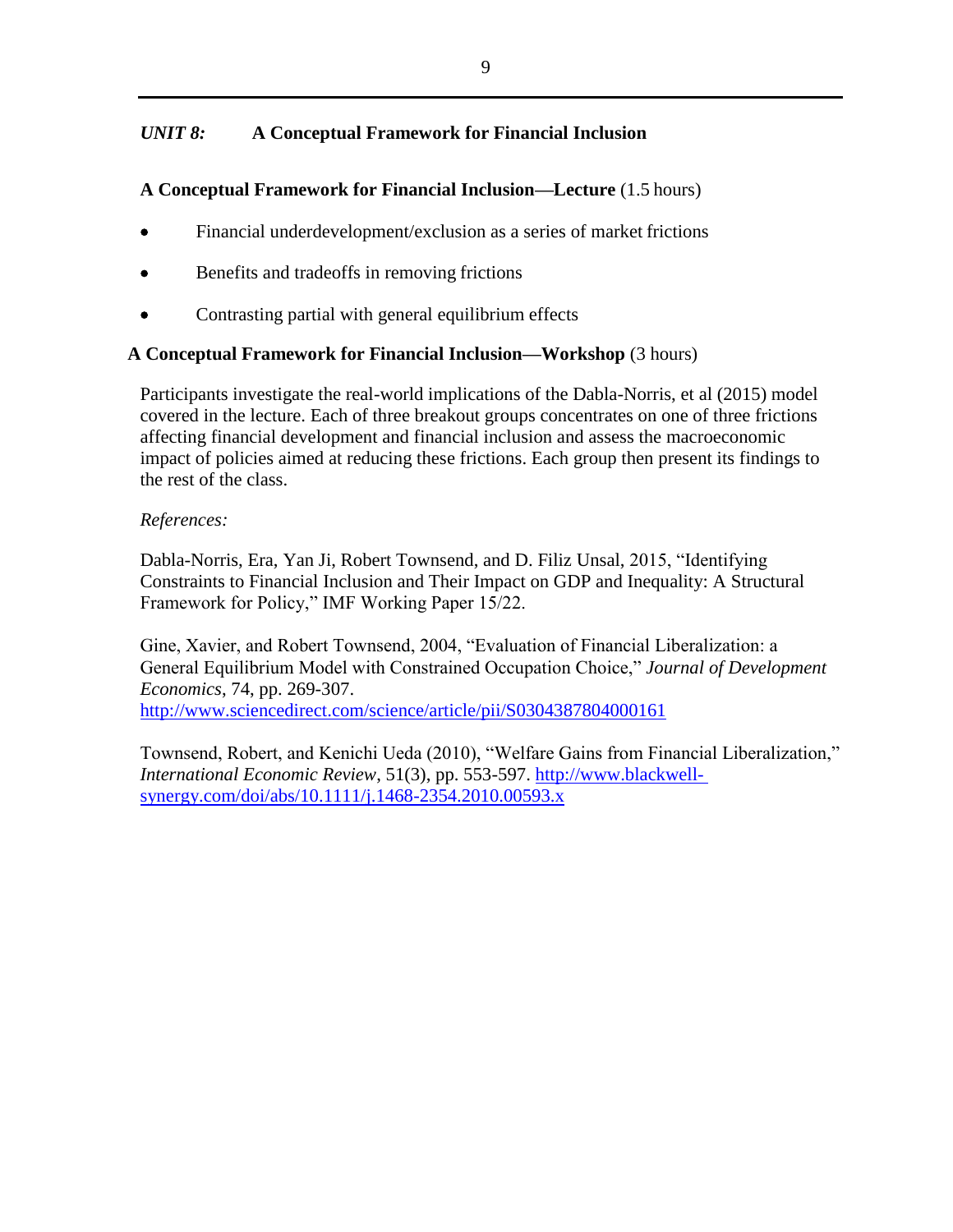# *UNIT 9:* **Financial education and capability—Lecture** (1.5 hours)

- Definition and assessment of financial capability
- Financial literacy as a first step
- Financial capability as a key component of financial inclusion
- Approaches to enhancing financial capability
- Meta-analysis of financial capability interventions
- The case of a large-scale capability intervention
- Alternative delivery channels for financial education

- Grohmann, A., Klühs, T., Menkhoff, L. (2017). Does financial literacy improve financial inclusion? Cross country evidence. *DIW Discussion Papers, No. 1682*. Berlin, Germany: German Institute for Economic Research.
- Grohmann, A., Menkhoff, L. (2017). Financial literacy promotes financial inclusion in both poor and rich countries. *DIW Economic Bulletin, 7*(41), 399-407.
- Lusardi, A. and O. S. Mitchell, 2011, "Financial Literacy around the World: An Overview," NBER Working Paper 17107.
- World Bank, 2013, "Financial Capability Surveys around the World: Why Financial Capability is Important and How Surveys Can Help," (Washington, DC: World Bank).
- World Bank, 2013. "Making Sense of Financial Capability Surveys around the World: A Review of Existing Financial Capability and Literacy Measurement Instruments," (Washington, DC.: World Bank).
- Yoong, J., Mihaly, K., Bauhoff, S., Rabinovich, L., and Hung, A. 2013. "A Toolkit for Evaluation of Financial Capability Programs in Low- and Middle-Income countries." (Washington, DC: World Bank).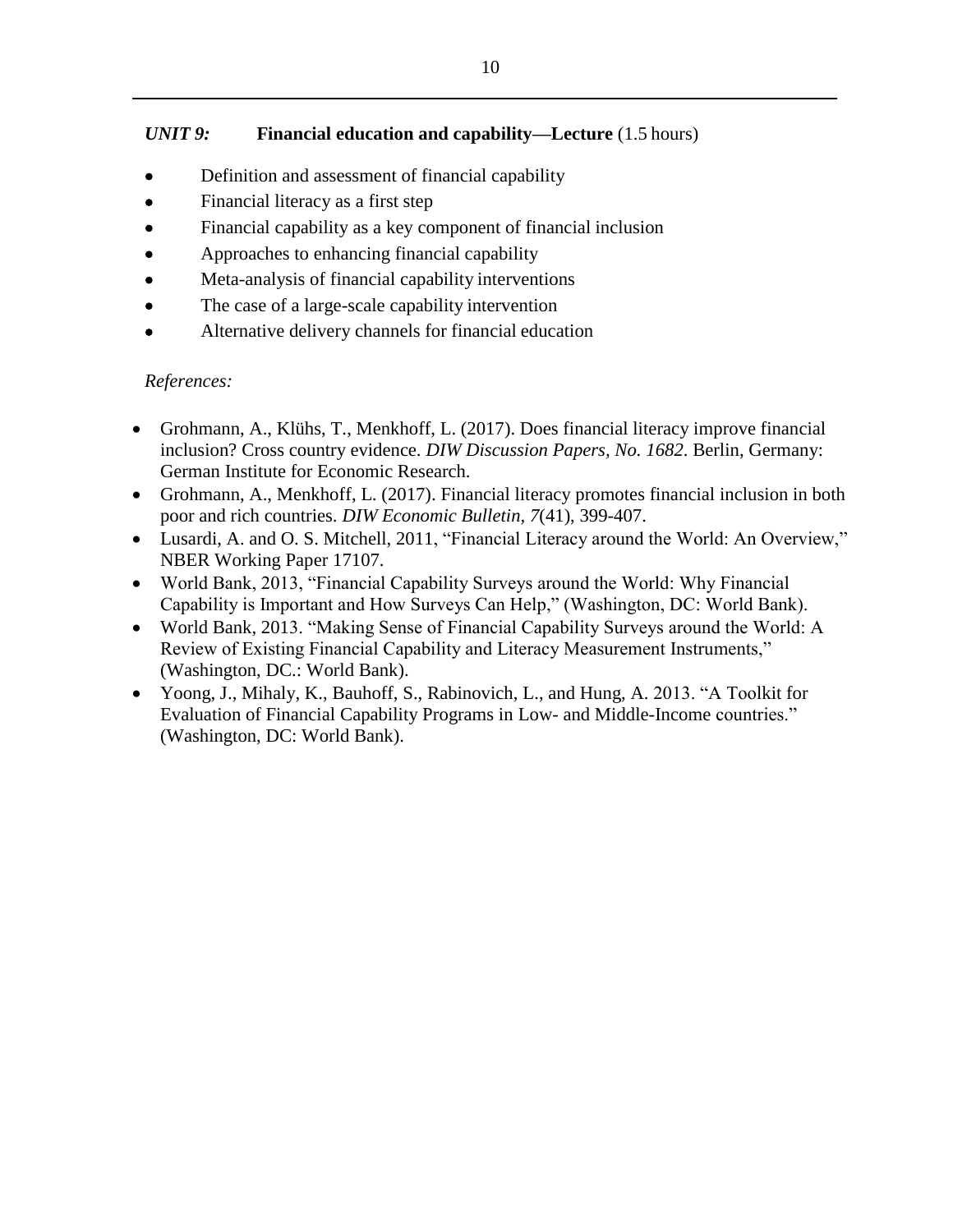# *UNIT 10:* **Policies for Financial Inclusion**

# **Part 1: SME financing**—**Lecture** (1.5 hours)

- A primer: what's different about SMEs? (Answer: Opacity)
- SMEs and the economics of family businesses
- The experience so far: what works for SME finance?
- Exploring lending technologies that might work for SMEs: leasing, factoring, equity crowd-funding, peer-to-peer lending

# **Part 2: State banking—Lecture** (1.5 hours)

- Theories of the role of the state in banking
- Worldwide experience with state banks
- Credit guarantees

# **Part 3: Microfinance—Lecture** (1.5 hours)

- Characterization of microfinance
- A model of microcredit
- Experience with microcredit throughout the world

- Banerjee, A., D. Karlan, and J.Zinman, 2015, "Six Randomized Evaluations of Microcredit: Introduction and Further Steps," *American Economic Journal: Applied Economics*, 7(1):1- 21.
- Berger, A.N. and G. F. Udell, 2006, "A More Complete Conceptual Framework for SME Finance." *Journal of Banking & Finance*, Volume 30, Issue 11, pp. 2945-2966.
- Chami, Ralph, 2001, "What's Different about Family Businesses," IMF Working Paper 01/70.
- Khwaja, A.I. and A. Mian, 2005, "Do Lenders Favor Politically Connected Firms? Rent Provision in an Emerging Financial Market, *Quarterly Journal of Economics*, Vol. 120, Issue 4, pp. 1371-1411.
- Feler, L., 2015, "State Bank Privatization and Local Economic Activity," (Washington, DC: SAIS, Johns Hopkins University).
- R. La Porta, F. Lopez-De-Silanes, and A. Shleifer, "Government Ownership of Banks", *Journal of Finance,* [http://onlinelibrary.wiley.com/doi/10.1111/1540-](http://onlinelibrary.wiley.com/doi/10.1111/1540-6261.00422/pdf) [6261.00422/pdf](http://onlinelibrary.wiley.com/doi/10.1111/1540-6261.00422/pdf)
- Korner, T and I. Schnabel, 2010, "Public Ownership of Banks and Economic Growth: The Role of Heterogeneity," CEPR Discussion Paper No. 8138.
- World Bank, 2013, *Global Financial Development Report: Rethinking the Role of the State in Finance*. (Washington, D.C.: World Bank). [\(http://siteresources.worldbank.org/EXTGLOBALFINREPORT/Resources/8816096-](http://siteresources.worldbank.org/EXTGLOBALFINREPORT/Resources/8816096-1346865433023/8827078-1346865457422/Chapter-4.pdf) [1346865433023/8827078-1346865457422/Chapter-4.pdf\)](http://siteresources.worldbank.org/EXTGLOBALFINREPORT/Resources/8816096-1346865433023/8827078-1346865457422/Chapter-4.pdf)
- Banerjee, A. V. (2013), "Microcredit under the Microscope: What Have We Learned in the Past Two Decades and What Do We Need to Know?" *Annual Review of Economics*, 5: 487- 519.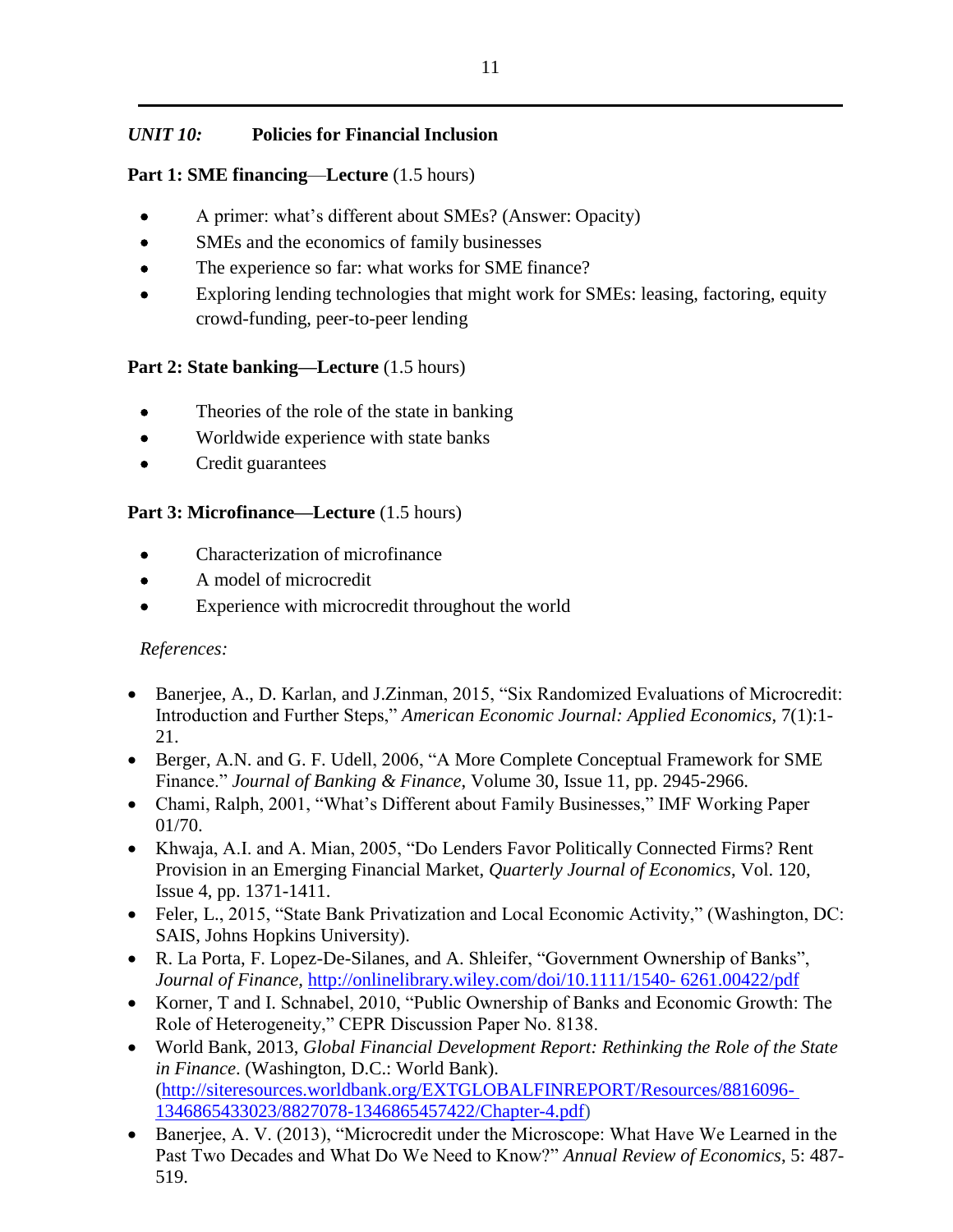# *UNIT 11*: **Final Debate-Style Presentations: Case studies in financial inclusion — (**10.5 hours).

- Mobile banking in Kenya (M-Pesa) and beyond.
- Recent financial inclusion strategy in India
- Banco Azteca in Mexico
- The U.S. subprime crisis: a case of excessive financial inclusion?
- Government policies to promote SME financing in Korea

# *UNIT 12:* **Review Session—Lecture** (1.5 hours)

• Summary of the main issues and policy messages covered in the course